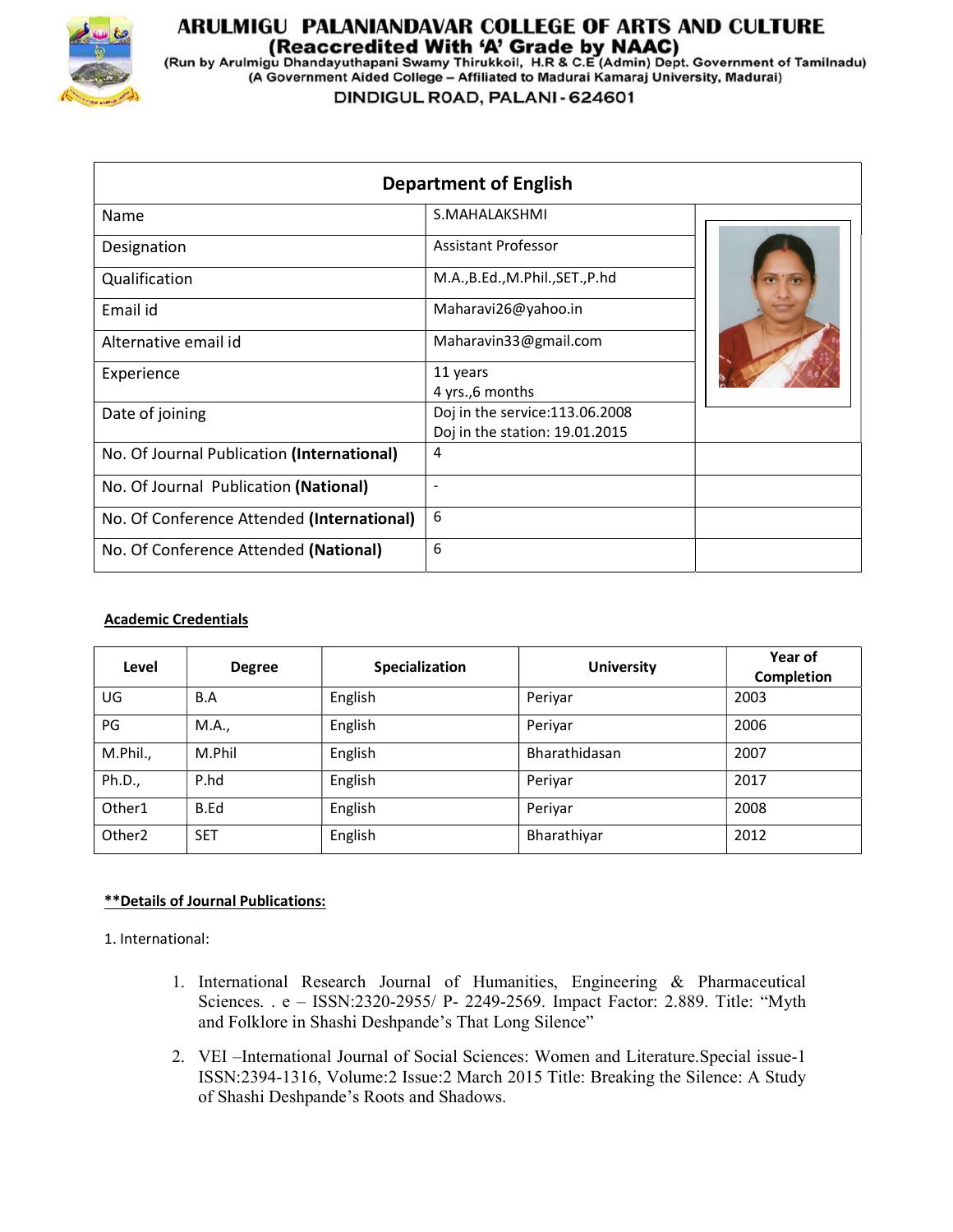- 3. Roots International Journal of Multidisciplinary Researches. ISSN: 2349-8684. Impact Factor: 3.487.Volume 4, Special issue-1 August 2017. Title: "Socio-Cultural Taboos in Shashi Deshpande's Roots and Shadows"
- 4. Roots International Journal of Multidisciplinary Researches. ISSN: 2349-8684. Impact Factor: 3.487 Volume-4, special issue-5, March-2018 Title: "Emerging Newer Identities of Women in Gita Hariharan's The Thousand Faces of Night"

2.National:

NIL

#### \*\*Details of Conference/Seminar Attended:

1.International

- 1. Participated and presented a paper in an International seminar on "Noam Chomsky's Contribution to Language Learning", organized by the Department of English, Karunya University, Coimbatore on  $17<sup>th</sup>$  October 2011
- 2. Participated in an International Conference on "Enriching connection Between Literature And Life",and presented a paper on the topic "Connection between Literature and Life: Shashi Deshpande's The Dark Holds No Terrors", Organized by the Department of English ,Periyar University, Salem on 3&4 September 2012. ISBN: 9380516096
- 3. Participated in the UGC funded International Conference on "Contextualizing Cultural Heritage in Literatures" and presented a paper on "Myth and Folklore in Shashi Deshpande's That Long Silence" Organized by the Department of English, Govt Arts College(Autonomous) Salem-7 on  $30<sup>th</sup>$  January 2015. e – ISSN:2320-2955/ P- 2249-2569. Impact Factor: 2.889.(International Research Journal of Humanities, Engineering & Pharmaceutical Sciences)
- 4. Participated and presented a paper in the National Seminar on "Representation of women in Literature " conducted by the Department of English, Vivekananda College of Arts and Science on  $23<sup>rd</sup>$  and  $24<sup>th</sup>$  January 2015. ISSN: 23941316
- 5. Participated in the International Seminar on "Hegemony and Resistance: Textualising and Contextualising" and presented a paper on "Socio-Cultural Taboos in Shashi Deshpande's Roots and Shadows" Organized by the Department of English, Thiruvalluvar Arts and Science College, Rasipuram on  $11<sup>th</sup>$  Feb 2017. ISSN: 2349-8684. Impact Factor: 3.487.
- 6. Participated in the One Day International Conference on "Radiance of Feminism in the Contemporary Society" and presented a paper on " Emerging Newer Identities of Women in Gita Hariharan's The Thousand Faces of Night" Organized by the Department of English, Trinity College for Women, Namakkal on  $16<sup>th</sup>$  March 2018.ISSN: 2349-8684